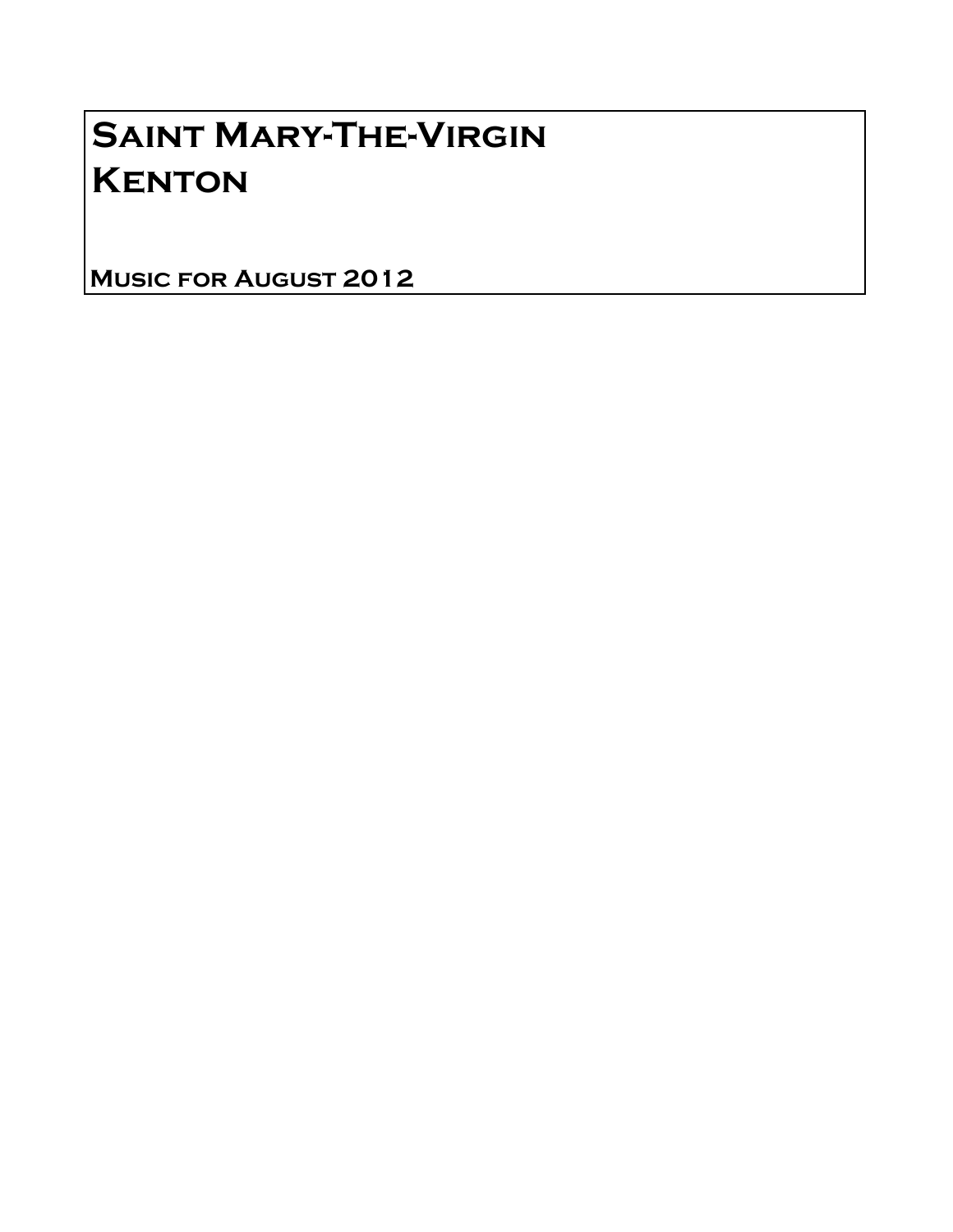| 4th August                                                                               | Wedding with Holy Communion $@1.00$ pm<br><b>BRIDAL MARCH from LOHENGRIN - WAGNER</b>          |                                                                                                                                                                                                                                                 |  |
|------------------------------------------------------------------------------------------|------------------------------------------------------------------------------------------------|-------------------------------------------------------------------------------------------------------------------------------------------------------------------------------------------------------------------------------------------------|--|
| Introit<br><b>Responsorial Psalm</b><br>Gradual<br>Offertory<br>Communion<br>Recessional | 239                                                                                            | Lord of all hopefulness                                                                                                                                                                                                                         |  |
|                                                                                          | 353<br>408<br><b>CH80</b><br><b>Sheet</b>                                                      | Dear Lord and Father of mankind<br>Love Divine<br>Bind us together<br>O Happy Day<br><b>WEDDING MARCH from 'A MIDSUMMER NIGHT'S</b><br><b>DREAM' - MENDELSSOHN</b>                                                                              |  |
|                                                                                          | Setting                                                                                        | <b>Frances Bradford</b>                                                                                                                                                                                                                         |  |
|                                                                                          | At communion Lead me Lord<br>At registers                                                      | Schubert Ave Maria - CD recording                                                                                                                                                                                                               |  |
| 5th August                                                                               | <b>Ordinary Time XVIII</b>                                                                     |                                                                                                                                                                                                                                                 |  |
| Introit<br><b>Responsorial Psalm</b><br>Gradual<br>Offertory<br>Communion<br>Recessional | 362<br>Page 138 - first setting<br>$315$ (t404(ii))<br>310(1311)<br>276<br>393<br>Setting      | Glorious things of thee are spoken<br>Word of the Father, source of all things living<br>We hail thy presence glorious<br>Bread of heaven on thee we feed<br>Lead us heavenly Father, lead us<br>Merbecke / Shaw                                |  |
|                                                                                          |                                                                                                | At communion Keep watch with me                                                                                                                                                                                                                 |  |
| 12th August                                                                              | <b>Ordinary Time XIX</b>                                                                       |                                                                                                                                                                                                                                                 |  |
| Introit<br><b>Responsorial Psalm</b><br>Gradual<br>Offertory<br>Communion<br>Recessional | 448 (t351)<br>Pages 140 - second setting<br>279 (t255)<br>296 (i)<br>272<br>388 (i)<br>Setting | Sing, ye faithful, sing with gladness<br>Come risen Lord and deign to be our guest<br>Lord enthroned in heavenly splendour<br>All for Jesus<br>Jesus shall reign<br>Missa Simplex / Lourdes Gloria<br>Creed, Lord's Prayer and Angelus said (?) |  |

At communion An upper room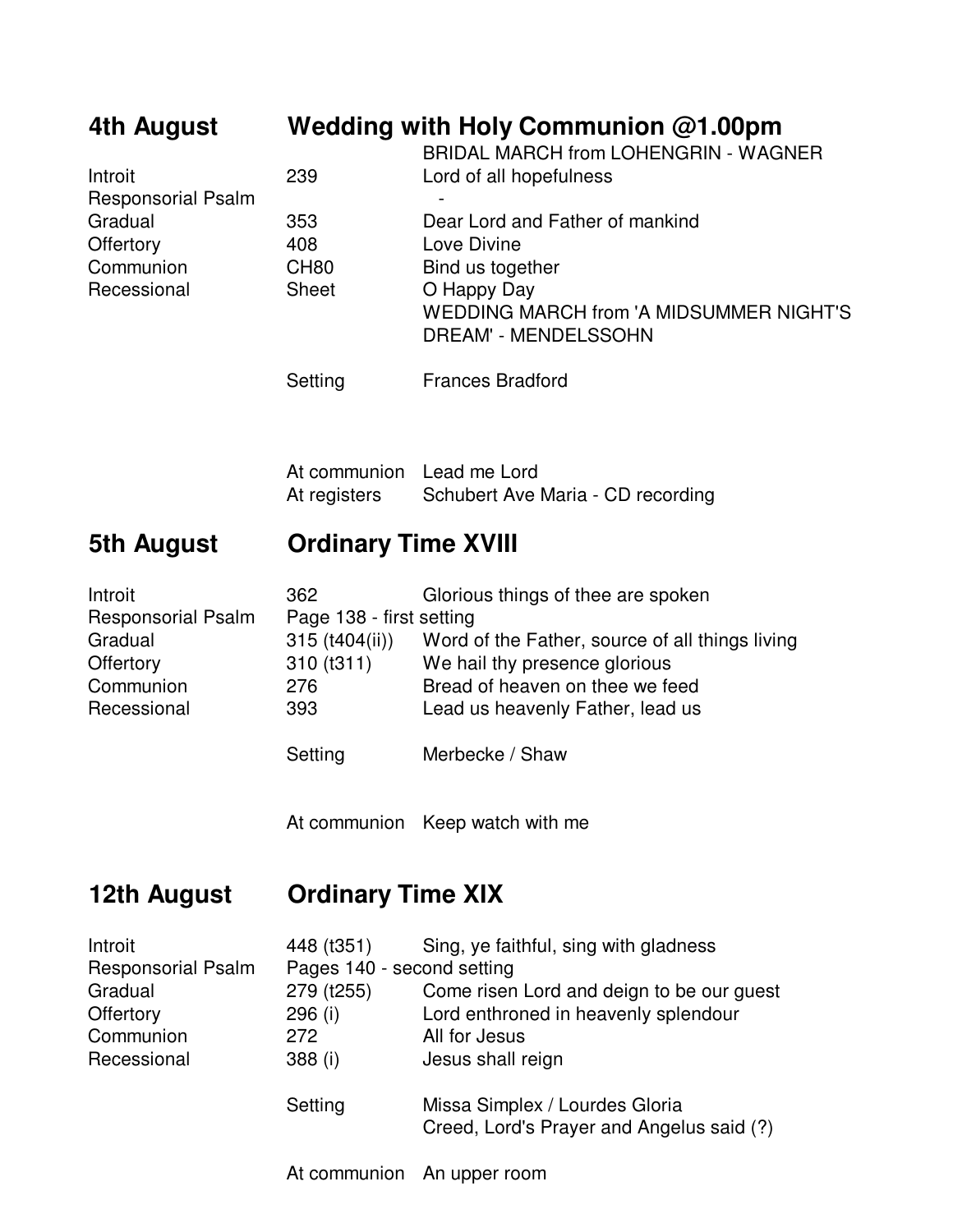### **15th August Assumption (Wednesday @9.30am)**

| Introit                   | CH140                    | Daily, daily                  |
|---------------------------|--------------------------|-------------------------------|
| <b>Responsorial Psalm</b> | Page 218 - first setting |                               |
| Gradual                   | CH263                    | Holy Virgin, by God's decree  |
| Offertory                 | CH659                    | Sing we of the blessed Mother |
| Communion                 | CH663                    | Soul of my saviour            |
| Recessional               | CH761                    | Virgin, wholly marvellous     |
|                           |                          |                               |

Setting Missa Simplex / Lourdes Gloria

At communion

### **19th August Ordinary Time XX**

| Introit                   | CH <sub>257</sub> | Holy God, we praise thy name             |
|---------------------------|-------------------|------------------------------------------|
| <b>Responsorial Psalm</b> |                   | Pages 140 / 141 - second setting         |
| Gradual                   | CH157             | Christ be beside me, Christ be before me |
| Offertory                 | CH <sub>272</sub> | I am the bread of life                   |
| Communion                 | <b>CH517</b>      | O bread of heaven beneath this veil      |
| Recessional               | <b>CH239</b>      | Hail Redeemer, King Divine               |

Setting Missa Simplex / Lourdes Gloria Creed, Lord's Prayer and Angelus said (?)

At communion The family table